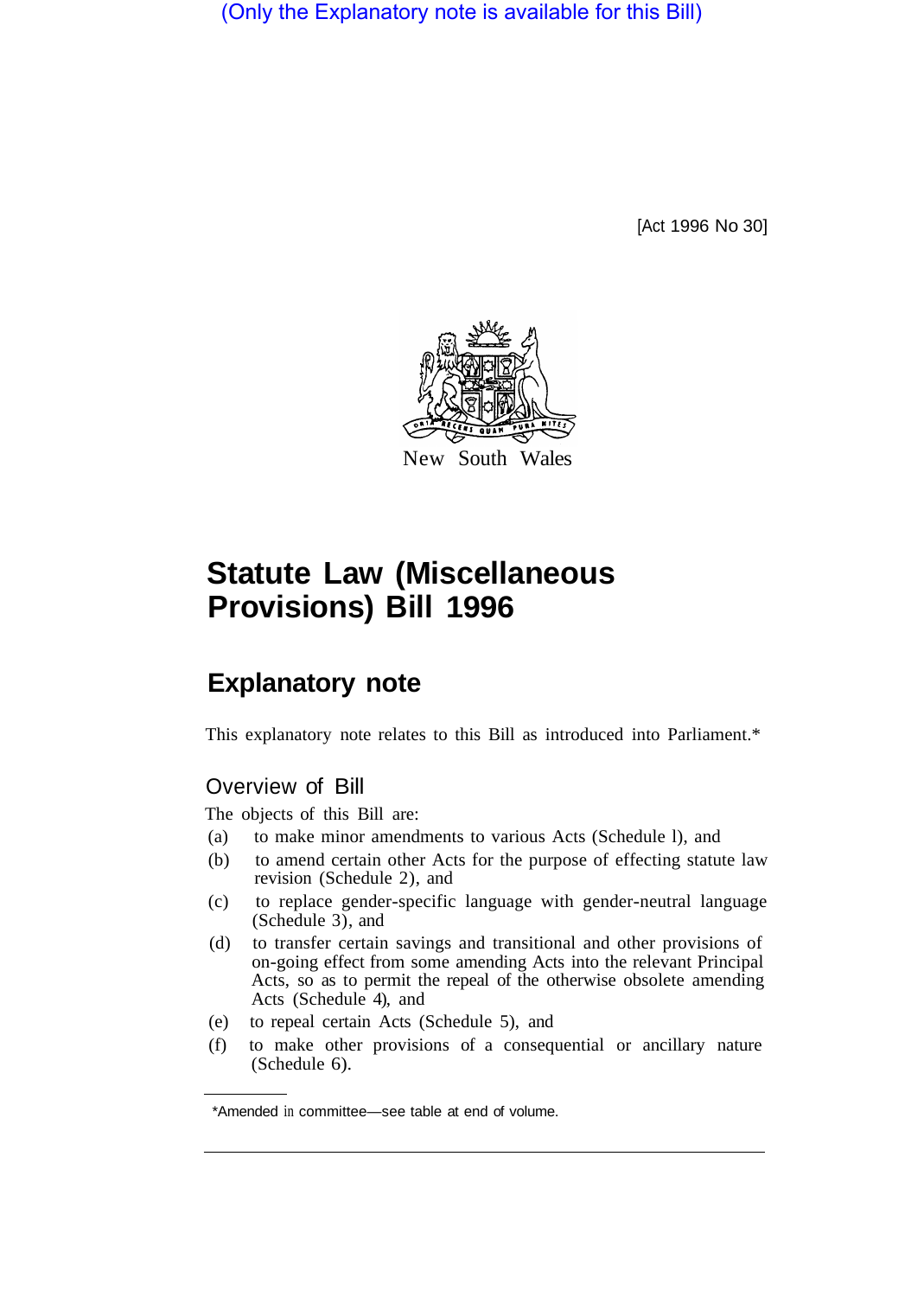Statute Law (Miscellaneous Provisions) Bill 1996 [Act 1996 No 30]

Explanatory note

## Outline of provisions

**Clauses 1–5** are machinery provisions specifying the name (also called the short title) of the proposed Act, providing for its commencement and giving effect to the Schedules to the Act containing amendments, repeals and savings, transitional and other provisions.

**Clause 6** makes it clear that the explanatory notes contained in the Schedules do not form part of the proposed Act.

## **Schedules**

#### **Schedule 1 Minor amendments**

Schedule 1 makes amendments to the following Acts: Anatomy Act 1977 No 126 Area Health Services Act 1986 No 50 Australian Mutual Provident Society Act 1988 No 47 Bush Fires Act 1949 No 31 Charitable Trusts Act 1993 No 10 Chiropractors and Osteopaths Act 1991 No 7 Classification (Publications, Films and Computer Games) Enforcement Act 1995 No 63 Commercial Tribunal Act 1984 No 98 Community Services (Complaints, Appeals and Monitoring) Act 1993 No 2 Consumer Claims Tribunals Act 1987 No 206 Consumer Credit (New South Wales) Act 1995 No 7 Conveyancing Act 1919 No 6 Crown Lands Act 1989 No 6 Defamation Act 1974 No 18 District Court Act 1973 No 9 Electricity Supply Act 1995 No 94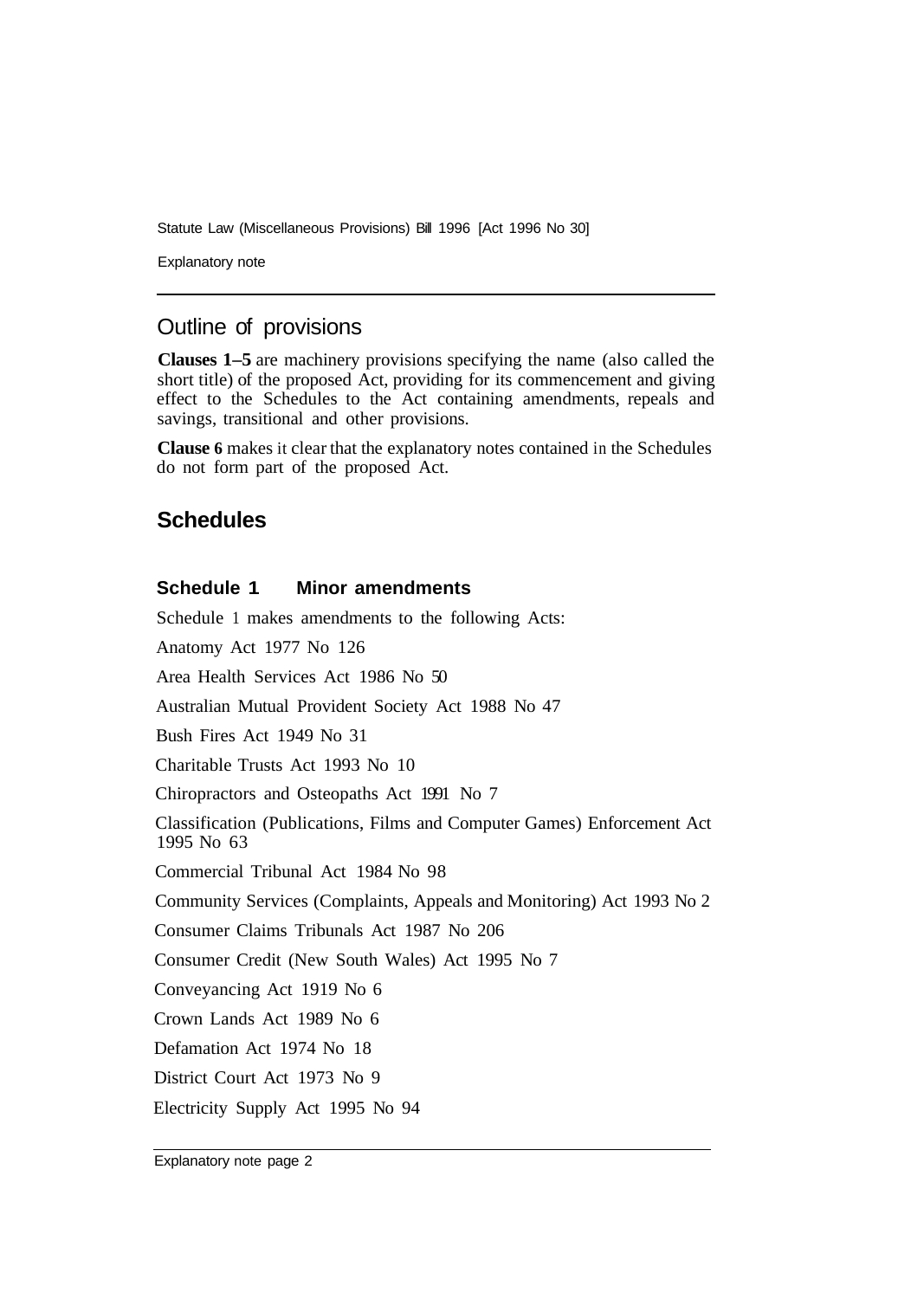Statute Law (Miscellaneous Provisions) Bill 1996 [Act 1996 No 30]

Explanatory note

Energy Services Corporations Act 1995 No 95 Environmentally Hazardous Chemicals Act 1985 No 14 Fair Trading Act 1987 No 68 Independent Commission Against Corruption Act 1988 No 35 Motor Dealers Act 1974 No 52 Motor Vehicles Taxation Act 1988 No 111 Podiatrists Act 1989 No 23 Poisons Act 1966 No 31 Property, Stock and Business Agents Act 1941 No 28 Psychologists Act 1989 No 51 Roads Act 1993 No 33 State Owned Corporations Act 1989 No 134 Statute Law (Miscellaneous Provisions) Act (No 2) 1990 No 108 Statutory and Other Offices Remuneration Act 1975 (1976 No 4) Stock Medicines Act 1989 No 182 Strata Titles Act 1973 No 68 Strata Titles (Leasehold) Act 1986 No 219 Subordinate Legislation Act 1989 No 146 Supreme Court Act 1970 No 52 Sydney Cove Redevelopment Authority Act 1968 No 56 Trade Measurement Administration Act 1989 No 234 Travel Agents Act 1986 No *5*  Women's College Act 1902 No 71

## **Schedule 2 Amendments by way of statute law revision**

**Schedule 2** amends certain other Acts for the purpose of effecting statute law revision. A number of other amendments are made relating to formal drafting matters and minor corrections.

The amendments to each Act are explained in detail in the explanatory note relating to the Act concerned set out in Schedule 2.